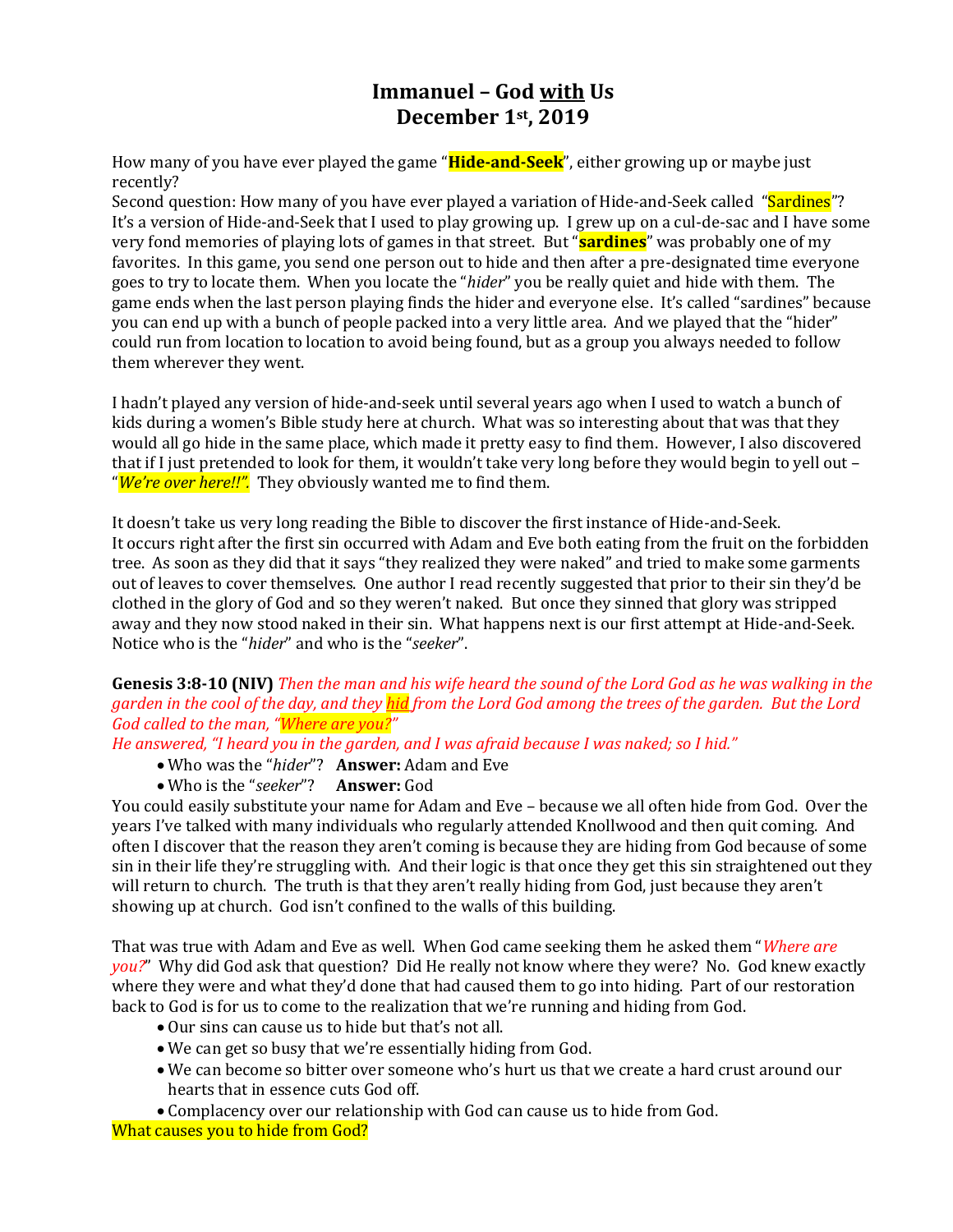We often assume that God created the universe, the earth and Adam and Eve and then shortly after that they sinned. But it's entirely possible that they enjoyed the close fellowship with God for quite some time before they sinned. It must have been incredible to have God right there in the midst of them in the most beautiful environment ever known. There was likely no fear or failure or disappointment or heartache within this garden. But then sin entered in and everything changed. In the morning of that day after, God came early looking for his children to enjoy being with them. But because of their sin, the close relationship they had with God was no longer possible.

As you read through the rest of the Old Testament, you see God often interacting with His people and chasing after them when they would wander away. **Hosea** is a great book to read about God's chasing after us when He had every right to just turn his back and quit seeking.

In true confession, sometimes when we played Sardines we would send someone out to hide and then we'd go somewhere else and play our own game, in other words, we abandoned the hider. Usually it was someone we didn't like very much. When they'd finally show up we congratulated them on being a really good hider and say that we tried and tried to find them but just couldn't so we gave up. They would often feel a little better, and we enjoyed our time away from them.

You need to know that God never takes this approach toward you. He never wants you to be separated from Him and He is often chasing you down and trying to reconnect with you and He does this in all sorts of creative ways that we often fail to realize and appreciate. But, while in the Old Testament we get glimpses into God's interactions with His people and various individuals, we never see God entering into their world and enjoying the same kind of close fellowship like He had with Adam and Eve. That's because of their sins, their many acts of turning their backs on God and going their way rather than God's way.

But the birth of Jesus is a game changer in this ongoing game of Hide-and-Seek. With the birth of Jesus we see that God was no longer way out there trying to hunt us down and find us, but He was actually coming into our world. He was becoming one of us. That's perhaps the clearest in the angels instructions to Joseph. Reading from Matthew 1:18-25

**Matthew 1:18-25 (NIV)** This is how the birth of Jesus the Messiah came about: His mother Mary was pledged to be married to Joseph, but before they came together, she was found to be pregnant through the Holy Spirit. Because Joseph her husband was faithful to the law, and yet did not want to expose her to public disgrace, he had in mind to divorce her quietly.

But after he had considered this, an angel of the Lord appeared to him in a dream and said, "*Joseph son of David, do not be afraid to take Mary home as your wife, because what is conceived in her is from the Holy Spirit. She will give birth to a son, and you are to give him the name Jesus, because he will save his people from their sins.*"

All this took place to fulfill what the Lord had said through the prophet: "*The virgin will conceive and give birth to a son, and they will call him Immanuel" (which means "God with us").*

When Joseph woke up, he did what the angel of the Lord had commanded him and took Mary home as his wife. But he did not consummate their marriage until she gave birth to a son. And he gave him the name Jesus.

I want to focus this morning on the title "Immanuel", which means what? **Say it with me**: "*God with us*". God has left heaven to come down to live with us, to become one of us, to connect with us, to come into our individual hiding places and invite us to join Him.

He's no longer a million miles away, but He's coming into our world. The creator of this massive universe we live in, that we still can't find the end of, this same God is now inside of Mary in the form of a baby, who was developing each and every week. God's seeking of us, is about to get very personal and close.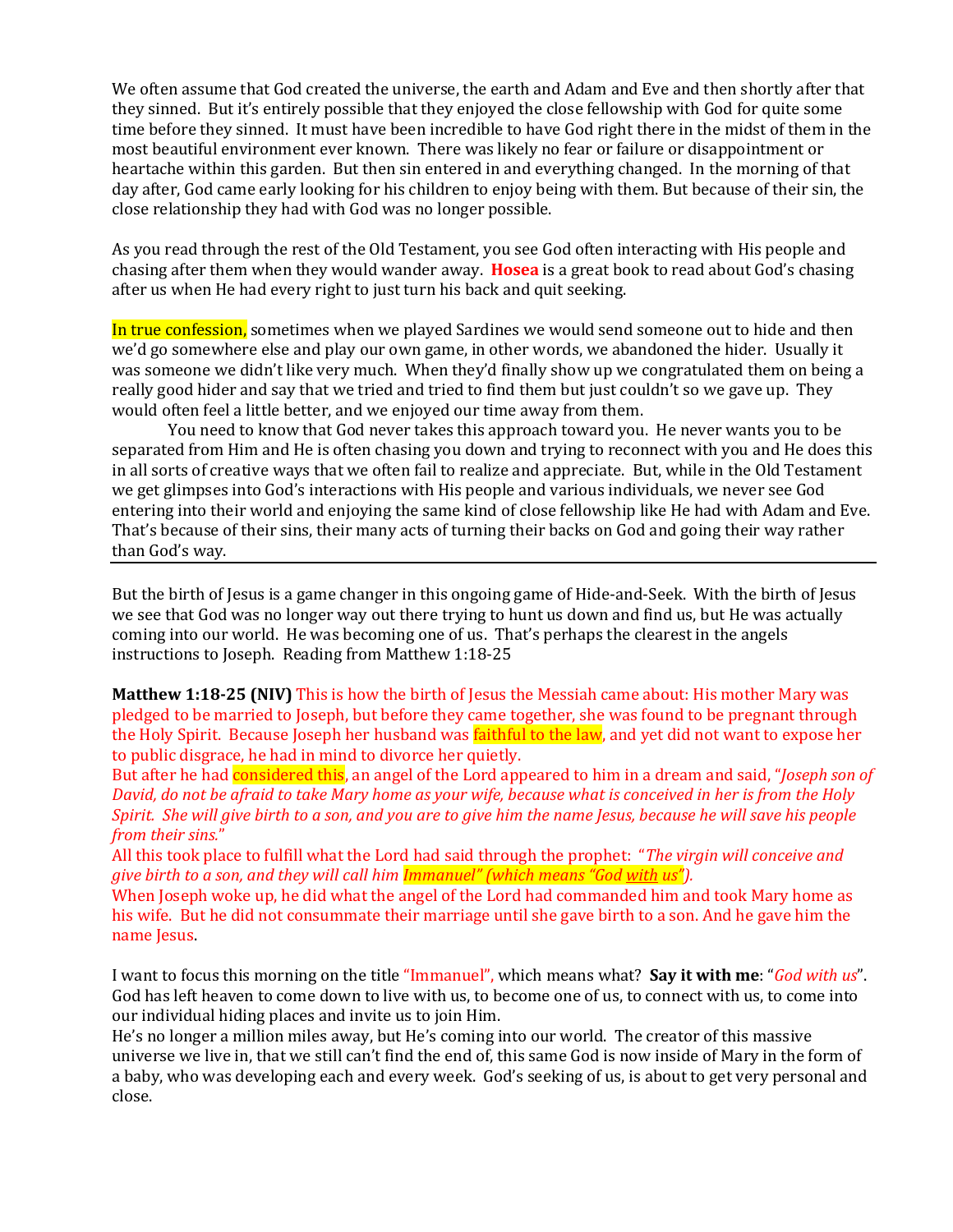According to the Scriptures, we all have been hiding from God by way of our sins. Maybe your body shows the scars of your hiding and you often cover them up. Jesus' birth is God's declaration that He's come to you in your hiding places and wants to love on you and invite you out of darkness and into His wonderful light. He wants to free you from hiding and empower you to live with those scars. Our scars, both emotional and physical, don't have to define who we are. We are whole and complete and loved by the Creator of this universe. Our scars can represent steps along the journey of God healing us. And hopefully Knollwood is a place that can be safe for us to be open and honest about our struggles and how we've tried to hide from God and maybe others. Some of you have inspirational stories of how God's entered into your world and freed you from feeling like you need to hide your physical or emotional scars. A few weeks ago **Theo** was brave enough to share how God entered into his hiding and freed him. If there's others of you that would like to share, please let me know and we'll schedule a time for you to share that during a worship service. It's tremendously uplifting and encouraging to hear what God has done in other people's lives.

There's lots of stories in the Gospels about how Jesus entered into people's lives who were hiding and brought them out. One such story is about a woman who had been suffering for many years with a disease that caused her to bleed constantly. She'd spent all of her life savings on doctors with the hope that they could heal her but found no help. Then one day she hears that this man called, Jesus, is coming to town. There was a widely held belief at the time that when the Messiah came people could be healed if they could just touch the hem of his garment. So, she sneaks into the crowd and as Jesus is passing by she reaches out and touches the hem of his garment and instantly she feels the healing surge through her body. She quickly retreats back into the crowd. But Jesus wants to do more healing in this woman's life. Listen to what Jesus does next.

Jesus turned to the crowd and said, "*Who touched me?"* When no one stepped forward, Peter said, "*But Master, we've got crowds of people on our hands. Dozens have touched you.*" Jesus insisted, "*Someone touched me. I felt power discharging from me.*" When the woman realized that she couldn't remain hidden, she knelt trembling before him. In front of all the people, she blurted out her story – why she touched him and how at that same moment she was healed. Jesus said, "*Daughter, you took a risk trusting me, and now you're healed and whole. Live well, live blessed!"*

This woman had been healed physically the instant she touched the hem of Jesus' garment, but Jesus wanted to heal her emotionally as well. For several years now she had been labeled as "*unclean*". With this condition she wouldn't have been allowed to worship in the temple and if anyone else came into contact with her they would have become unclean. So, she no doubt had been hiding in shame for quite some time. So, Jesus took the time to call her out of the crowd, not to condemn her but to affirm her. He acknowledges the risk she took to come out of hiding with the hope of healing. By calling her "*Daughter*" he affirms her value and how special she is to him. Then Jesus affirms that she is not only healed but she's whole. Jesus comes into our places of hiding and heals our deepest scars and sends us out into the world to live a transformed life.

#### **Hebrews 4:13 (NIV)** *Nothing in all creation is hidden from God's sight. Everything is uncovered and laid bare before the eyes of him to whom we must give account.*

That can be a scary verse. Knowing that we can't hide anything, any of our thoughts or deeds from God. He knows everything every moment of every day. But notice the incredible freedom we have through Jesus Christ that He invites us out of our hiding places and into God's presence.

**Hebrews 4:14-16 (NIV)** *Therefore, since we have a great high priest who has ascended into heaven, Jesus the Son of God, let us hold firmly to the faith we profess. For we do not have a high priest who is unable to empathize with our weaknesses, but we have one who has been tempted in every way, just as we are—yet he did not sin. Let us then approach God's throne of grace with confidence, so that we may receive mercy and find grace to help us in our time of need*.

Jesus came into our world to be with us. He went through powerful temptations while living here. So, he's been one of us and understands our struggles. He was and is "*Immanuel, God with us*". I was just talking with someone yesterday who was telling me more about their life. And they shared that a few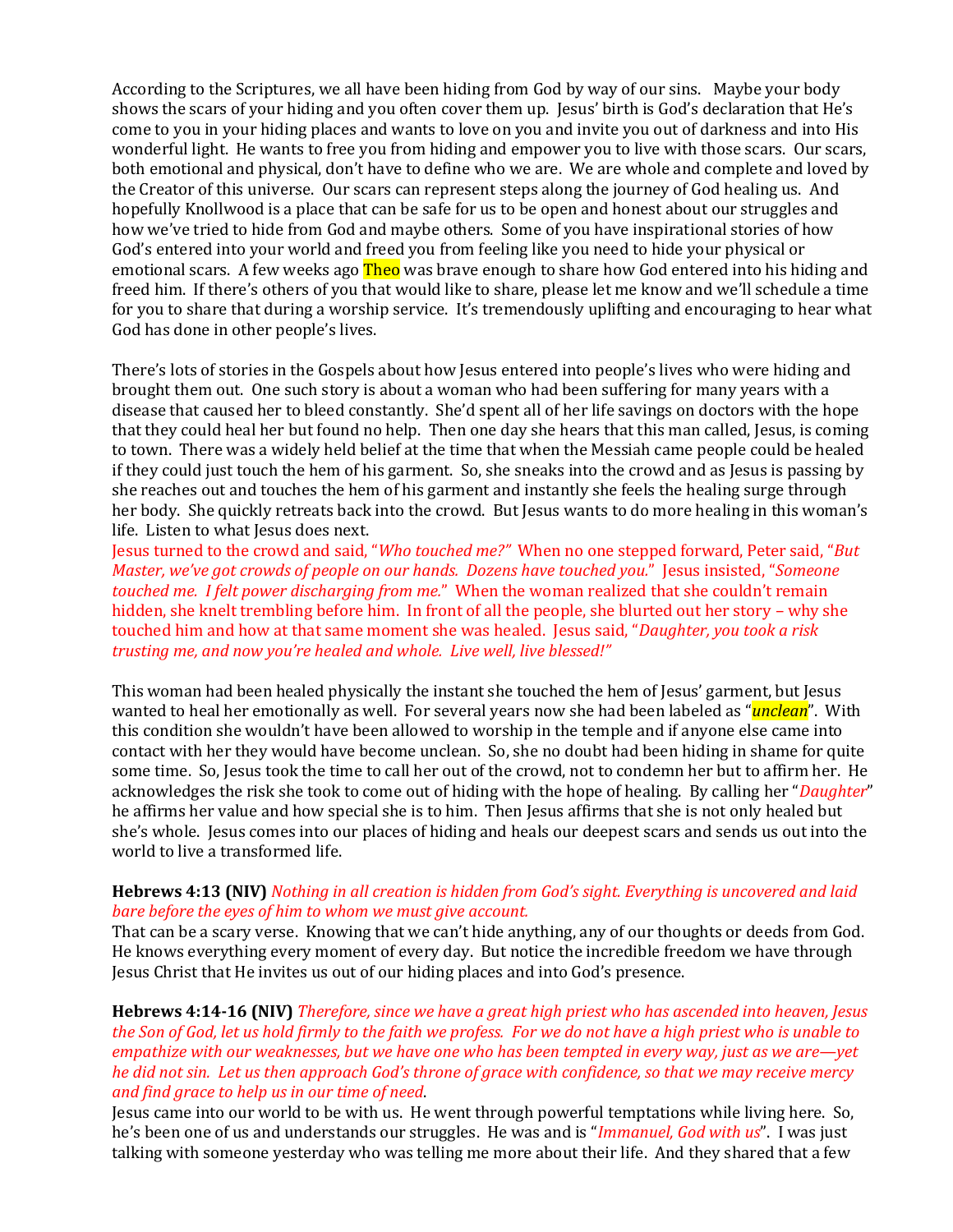years ago they got really close to someone who ended up accidentally overdosing on drugs shortly after that. But what allowed them to get so close so quickly is that this other person had gone through very similar pain and abuse in their past. Therefore, my friend felt a much deeper connection with this person. This passage is saying the same thing to us. Jesus is that friend and Savior, who cared enough to leave heaven, come down to our world and become one of us and went through the same struggles and heartache that you and I have. And then he willingly and lovingly gave his life up on the cross to pay the penalty for our sins so that we could have a restored relationship with God – like He'd originally enjoyed with Adam and Eve in the garden. Therefore, Jesus invites us to come out of our hiding places and come to Him where you can find mercy and grace to help you in your struggles.

"**Immanuel – God with us**." What a beautiful and powerful phrase. We're going to sing a hymn of invitation. It's an invitation for you to come out of your hiding place and accept Jesus Christ and his payment for your sins and then enter into a renewed relationship with God. And God can become your hiding place from this point on. And when you accept Jesus Christ, you have restored hope, as J.J. talked about. There's nothing to hide from as a child of God, but only acceptance and love from the One who came to be with us and wants to continue to be with you every single hour of every single day of your life.

Remember at the very beginning of the sermon I talked about playing a game called **Sardines**. And I mentioned that one of the fun things was that after you located the *hider* you stayed with them and you could move around from one location to another while hiding. That's also true of your relationship with Jesus. He comes and finds you and after He finds you He doesn't get too busy or embarrassed by your behavior to abandon you. He runs with you wherever you go and is available 24/7. You never have to go into hiding again and you'll always have Jesus right there with you.

#### **Hymn of Invitation**